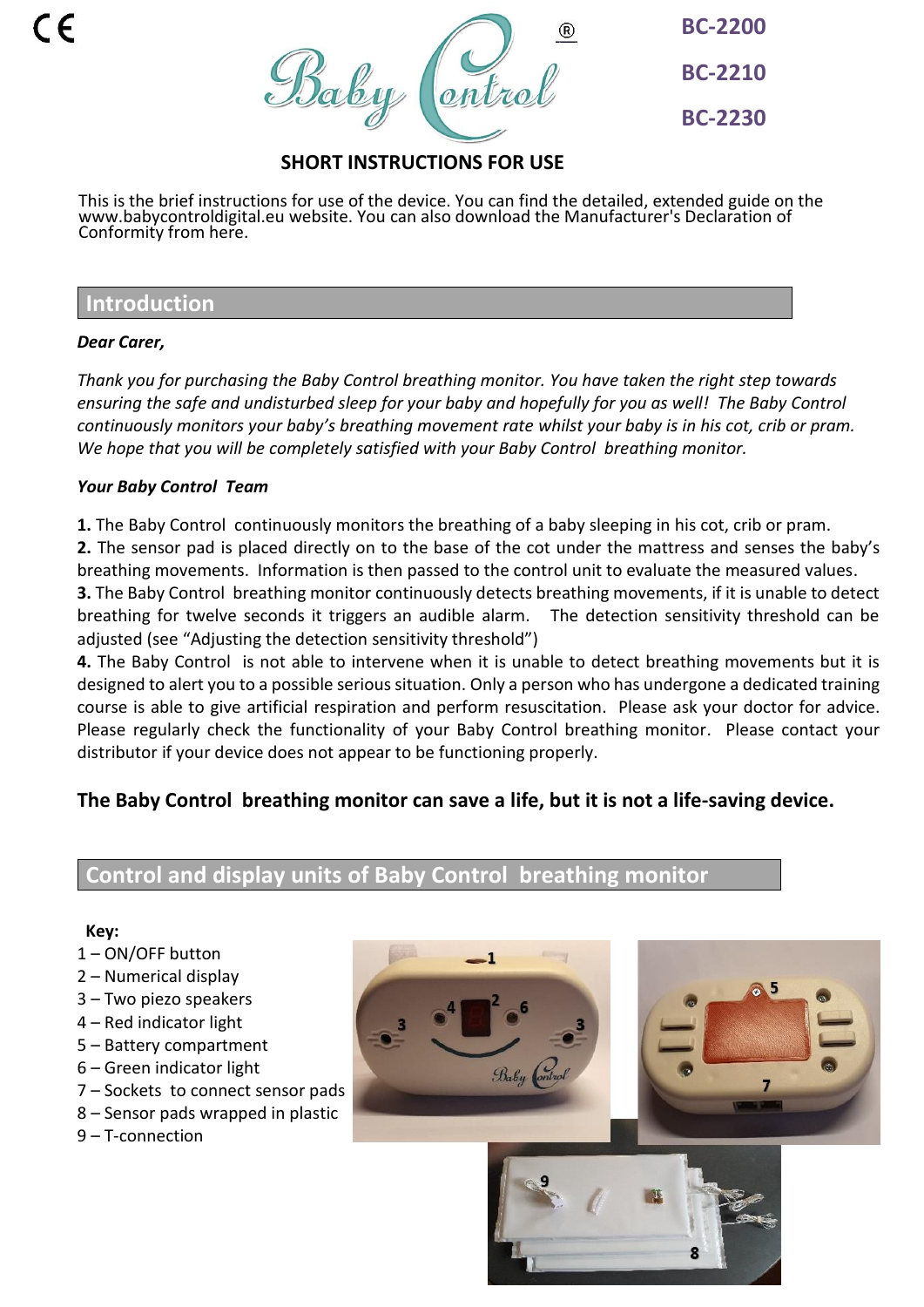# **How to use the Baby Control breathing monitor**

1. Insert two alkaline AA batteries (do not use rechargeable batteries) into the battery compartment (5) inside the control unit. Make sure the batteries are in the marked +/– direction.

2. Subsequently, the condition of batteries and control unit are automatically tested. You will hear an acoustic signal from the speaker (3) twice and the green indicator light (6) flashes once and the red indicator light (4) flashes twice.

3. Connect the sensor pad cable to the socket (7) located on the side of the control unit. The sensor pad (8) can be connected to any of the sockets (7).

4. Place the sensor pad (8) evenly on the base of the cot approximately located underneath where the baby's chest is likely to be and place the mattress over it. Never bend, fold or roll the sensor pads!

5. Attach the control unit to the baby's cot using the Velcro straps. The Baby Control cable must be secured so that the baby cannot pull it. The best way to do this is to wind it around one of the cot bars.

**8. The Baby Control breathing monitor is now ready for operation.**

**INFORMATION:** When one sensor pad is used, we recommend placing it under the mattress lengthwise for safety reasons; when two and more sensor pads are used, place them crosswise. If all three sensor pads are needed , connect them to the control unit using the T-connection (included with the package). If the baby is already able to move around, the use of two or three sensor pads is advised, even though one sensor pad would fit the baby.

It may happen that the baby moves off one sensor pad during sleep and so the other pad can take over the sensing function.



**IMPORTANT:** In rare cases, especially with low weight babies or babies lying on their sides, it may occur that the sensor pad senses poorly and the displayed measured value is often below the pre-set threshold level of detection. A temporary solution may be to readjust the threshold level of detection (see "Adjusting the detection sensitivity").

# **Switching ON/OFF your Baby Control breathing monitor**

1. Press and hold the ON/OFF button (1) for 2 seconds. The Baby Control breathing monitor will not switch on if held for a shorter period than 2 seconds.

2. The pre-set sensitivity will flash on the display (2) five times. The factory setting is "3".

3. Then the numerical values - " $0"$  = no movement, " $0"$  to " $9"$  = there is any movement - will repeatedly flash on the display (2).

### **4. The Baby Control breathing monitor is now switched on and ready for operation.**

5. The green indicator light (6) flashes when the intensity of movements reaches or exceeds the pre-set sensitivity level for detection.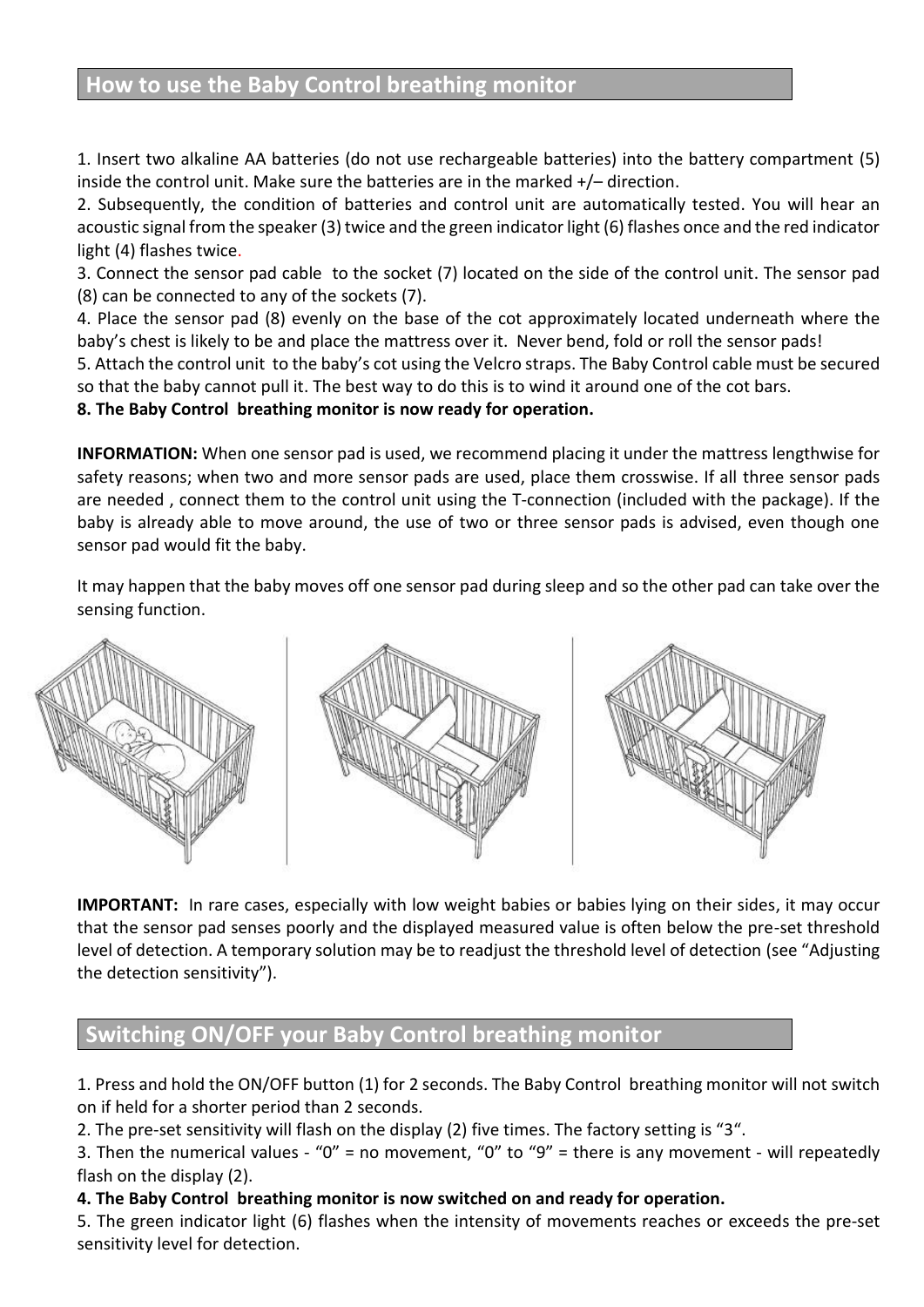6. The red indicator light (4) will start to flash following a short audible signal from the speaker (3), if a dangerous situation occurs (see "Alarm status of Baby Control breathing monitor").

7. After the alarm signal is activated, you can stop the alarm by pressing the ON/OFF button (1) once. The control unit is switched off.

8. The Baby Control breathing monitor can be switched off by pressing the ON/OFF button (1) twice in succession. After the first press the display (2) shows"-" and if you press the ON/OFF button (1) again within 5 seconds, Baby Control switches off with two short audible signals. If you do not press the ON/OFF button again within 5 seconds, the monitor stays on and returns to normal operation.

**IMPORTANT:** The display of the Baby Control may show values 1 –9 even if there is no movement or the sensor pads are disconnected. This is not an error, the device is only adjusting to surrounding conditions.

**INFORMATION:** When switched off, the device does not consume any electricity, so it is not necessary to remove batteries when used daily. If the device is not going to be used for a long period of time, take the alkaline AA batteries out of the battery compartment (5).

### **Operation of the Baby Control breathing monitor**

The numerical display (2) will show the intensity of breathing movements detected by the Baby Control approximately every 2.5 seconds (9 - the most intensive, 1 - the least intensive, 0 - no movement detected). At the same time the green indicator light (6) will flash if the intensity of detected movement reaches or exceeds the pre-set threshold value. It is therefore possible to check even from a distance whether the device has detected a movement that is intensive enough.

An audible warning signal will sound from the speaker (3) and the red indicator light (4) start to flash when the measured value does not reach the pre-set threshold level four times in succession (12 seconds). Then the alarm is activated. If the measured value is very low or equal to zero, it is likely that the mattress placed on the sensor pad is extremely thick or the baby is lying close to the edge of the sensor pad (8). Please change this to avoid false alarms.

**IMPORTANT:** For the Baby Control breathing monitor operation it is very important to adjust the threshold level of detection, i.e. the value between 1 and 9 to be attained by the breathing movement of the baby. Typically, the value 3 is used (factory setting). You may change the setting in certain situations (see "Adjusting the detection sensitivity threshold").

# **Conditions for the Baby Control breathing monitor to Alarm**

1. The breathing movements detected on the sensor pad (8) are four times in succession lower (12 seconds) than the pre-set detection threshold level.

2. The red indicator light (4) starts flashing and simultaneously four warning audible signals sound from the speaker (3). (If the detection of breathing movements is restored during this phase, the Baby Control continues its normal operation.)

- **3. The alarm is triggered! The display (2) shows the letters "H"–"E"–"L"–"P".**
- 4. The alarm sounds until you press the ON/OFF button (1). Then the device switches off.
- 5. The alarm occurs even when the signal from any of sensor pads (8) is received again.

6. In the case of any alarm you must check whether it was false or not (false alarms can be caused by the mattress being too thick or the baby moving outside the sensor pad's detection area).

**INFORMATION:** Consult your baby's doctor as to how to deal with such situation. Take part in training where advice is given together with practical exercises. This is the only way to acquire the skills that are essential when restoration of breathing is needed.